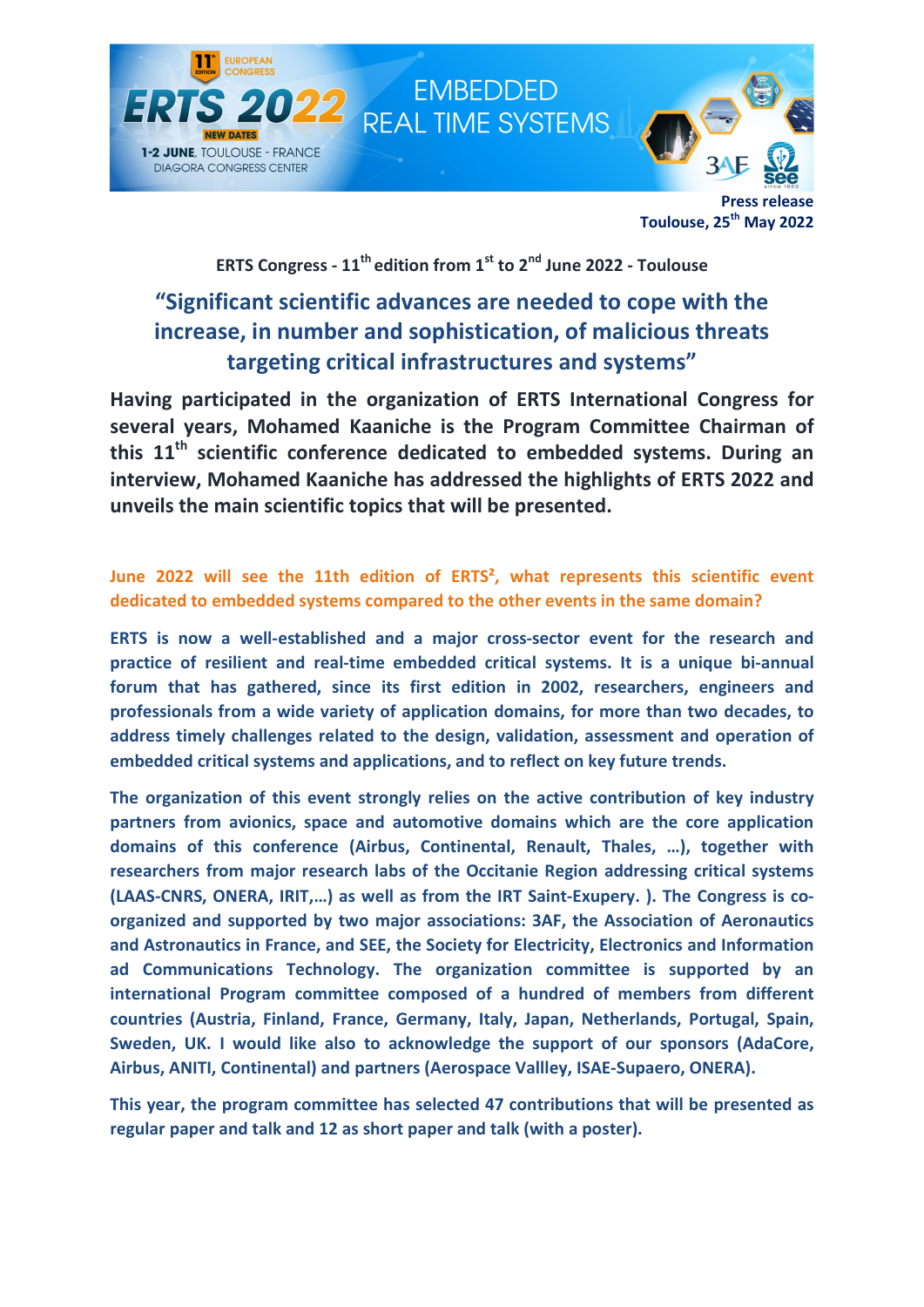

Which main trends of embedded systems will be present in ERTS<sup>2</sup> 2022?

Critical embedded systems are deployed in several industrial application sectors such as transportation (avionics, automotive, railways ...), industry 4.0, space, healthcare, energy, smart cities, etc. Such systems are required to deliver trustworthy, resilient and timely services while achieving high levels of performance at the lowest costs. Achieving such requirements requires the development of innovative solutions to address various challenges raised today. We can mention first the need to investigate the impact of the new technological trends that include the advent of multi-core, many core and GPU processor architectures, as well as virtualization and edge computing techniques with the development of new services based on a more advanced distribution of processing and storage on remote infrastructures, using in particular Internet of Things (IoT) and advanced communication technologies (5G, etc.). These evolutions have led to increasing the complexity of the systems, as well as the risks of failures or degradation of performances that result from accidental causes or malicious attacks.

Another major challenge is related to the growing interest in integrating artificial intelligence algorithms into mission-critical applications in order to achieve increasing levels of autonomy, flexibility and adaptation to changes and unforeseen events. The current state of knowledge does not allow yet to provide the minimum levels of guarantees and justified confidence required for the certification of systems integrating such algorithms for mission critical domains. A major goal of current research is to develop innovative solutions for the problem of establishing guarantees of reliability, security, safety, robustness and better explainability for systems that incorporate increasingly complex machine learning models, and for the challenge of determining whether such systems can comply with requirements for safety-critical systems.

Cybersecurity is another challenging area where significant scientific advances are needed to cope with the increase, in number and sophistication, of malicious threats targeting critical infrastructures and systems. Vulnerabilities span all system layers, and increasingly the lower layers and the hardware. The Spectre and Meltdown vulnerabilities identified in Intel processors are recent examples. Hardware assisted protection techniques and trustworthy embedded components are among the promising solutions being explored, together with new paradigms that consider security and safety holistically.

Several sessions of this year program address these challenges, besides the traditional topics addressed at ERTS such as model driven and rigorous engineering, assurance & certification, and verification and testing. In addition, the program features two keynotes from two distinguished speakers. The first keynote by Ahmad-Reza Sadeghi, TU Darmstadt, Germany, will address the challenges for building trusted computing architectures capable of facing hardware vulnerabilities and cross layer attacks. The second keynote by Andreas Graff, Continental Automotive, Germany, will focus on the current trend of automotive embedded computing architectures towards the use of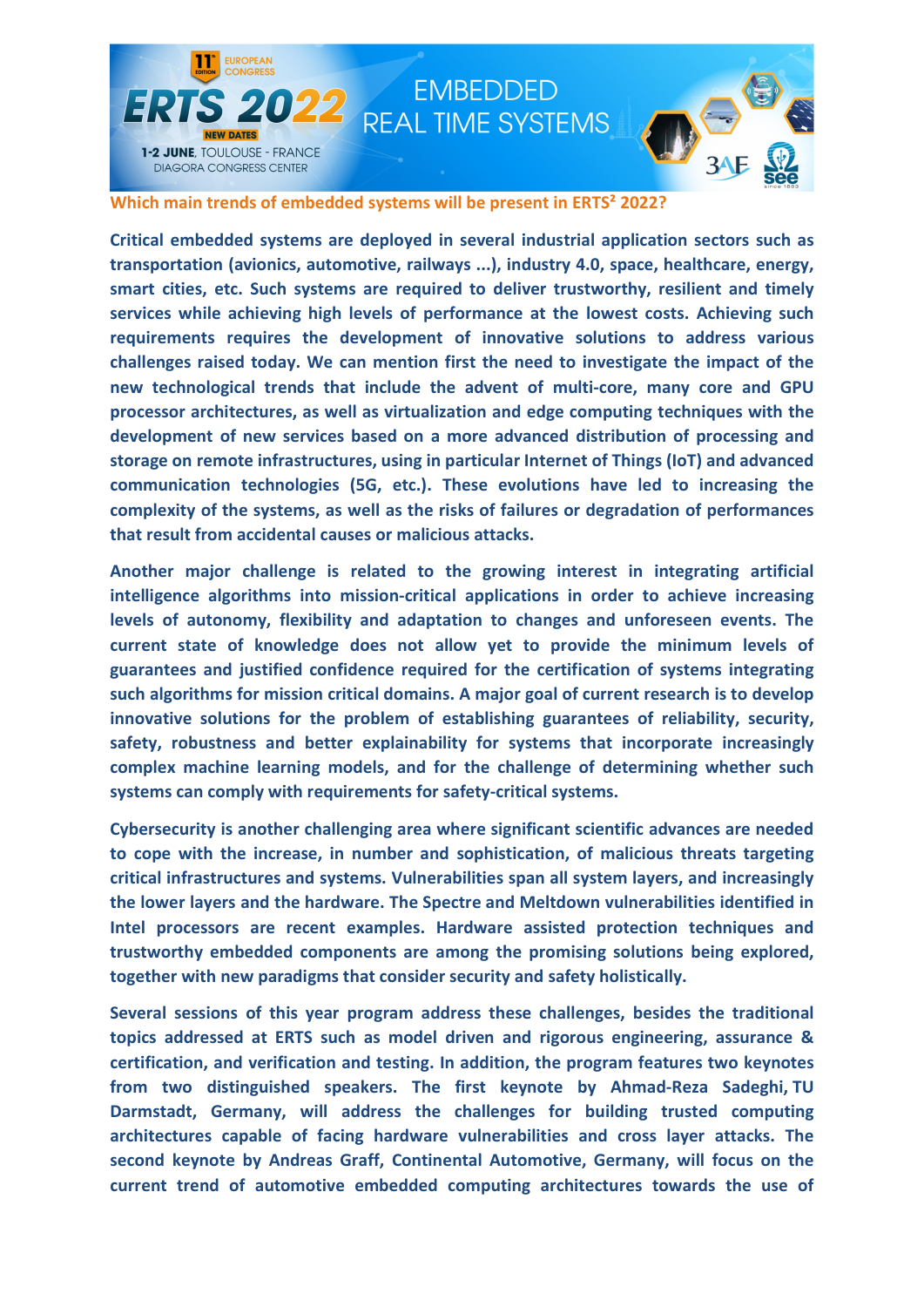

software defined technologies and edge computing and discuss related design challenges and solutions.

A panel gathering different industrial end-users and experts of processor architectures, high-performance computing, and timing analysis will discuss the new trends in terms of processors and computing platforms for embedded systems and how to master the current evolution towards increasing integration and performance and decreasing energy consumption to reach safety and security objectives at sustainable costs.

### Which place will have artificial intelligence?

The integration of artificial intelligence algorithms into critical systems to achieve increasing levels of autonomy is a timely and hot topic that is addressed in several papers in this year program. Although machine learning algorithms have demonstrated high accuracy for specific tasks such as object recognition and classification, several questions are raised regarding the minimum level of justified confidence and assurance that can be achieved or demonstrated for the certification of systems integrating such algorithms. Indeed, machine learning (ML) algorithms are typically based on the assumption that the training dataset is representative of the inputs that the system will face during its deployment. However, in practice there are a wide variety of unexpected accidental, as well as adversarially-crafted, perturbations on the ML inputs that might lead to violations of this assumption. Furthermore, ML algorithms are often run on special-purpose hardware accelerators, which may themselves be subject to faults. A major goal of current research is to develop innovative solutions for the problem of establishing guarantees of reliability, security, safety, robustness and better explainability for systems that incorporate ML models. As an example, the challenge of reconciling safety objectives with machine learning performance is in particular tackled in one of the papers presented this year. Another paper addresses the difficult problem of dataset exploration and cleaning of mislabeled inputs in the training samples. An avionics use case illustrating the problem of building assurance cases for systems integrating ML algorithms to comply with the EUROCAE WG-114/SAE G-34 ongoing standardization framework is another example of relevant contribution presented in the program. Finally, the use of AI algorithms to estimate memory interference impact on avionics software on multicore platforms provides another perspective linked to AI.

Since its creation in 2002, you have participated in many editions of ERTS, how do you perceive its evolution?

As I mentioned earlier, ERTS is now a well-established and a major cross-sector event for the research and practice of resilient and real-time embedded critical systems. This event is well appreciated both by industrial and academic partners as it provides a unique crossfertilization forum for addressing timely challenges with both practical and fundamental research relevance of common interests to different application domains (avionics,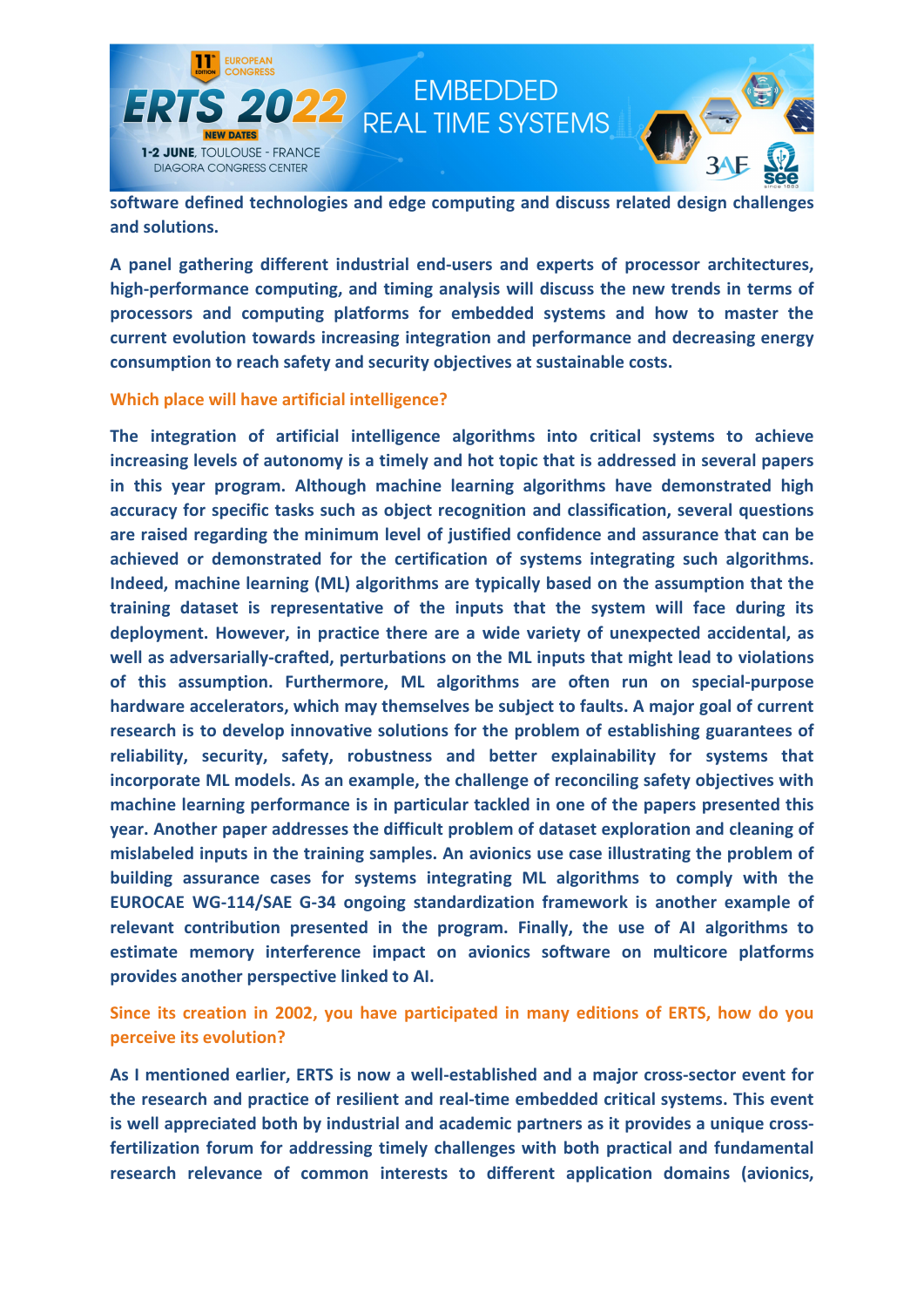

# **EMBEDDED REAL TIME SYSTEMS**



automotive, space, …). Historically, ERTS initially focused on real-time critical software and associated engineering and assessment methods and tools. The scope has later broadened to cover system architecture and engineering perspective, including software -hardware interactions and the challenges of achieving safety and certification requirements. The most recent evolution of topics addressed at ERTS is in line with critical systems industry requirements for more resilient and autonomous systems, exploring in particular artificial intelligence techniques. The joint organization of this event by both industry and academic partners at different levels (chairmanship, Organization committee, Program committee with several members from different countries) is also a major asset of ERTS.

You are now at the Head of LAAS-CNRS, how do you evaluate the importance of embedded systems sector at European level and the place of ERTS in this context?

The potential of embedded systems technologies and applications remains high with growing strategic importance of this area. This importance is further strengthened with the development and advances of IoT technologies and edge computing paradigms. There are several areas where Europe is strong and where the use of embedded technologies in the systems is essential. This is particularly the case in areas where safety and reliability are critical requirements in the control of large systems, e.g., transportation (avionics, automotive, etc.), healthcare, environment, energy, and communications. It is also the case for smart industries and robotics. The growing interest for AI technologies will also open new opportunities for research, innovation and economic development. We have several assets in these areas, in France and in Europe, with key industry leaders and research labs. ERTS as a cross-sector forum for discussing technological trends, challenges and solutions in these areas contributes to this effort and to Europe's visibility by disseminating recent scientific research results and industrial solutions.

### REGISTRATION IS OPEN: www.erts2022.org

### **About ERTS<sup>2</sup>**

ERTS<sup>2</sup> is a high-level event, held every two years, for universities, research centres and industry. The  $11<sup>th</sup>$ edition of this unique event in Europe for manufacturers and researchers in the sector of embedded systems and software, co-organized by 3AF (Association of Aeronautics and Astronautics of France) and the SEE (Society of Electricity, Electronics and Information and Communication Technologies) will take place from  $1<sup>st</sup>$  to  $2<sup>nd</sup>$  June 2022 at the Diagora Congress Center in Toulouse.

For further information: https://www.erts2022.org/index.html

#### About the Aeronautics and Astronautical Association of France (3AF)

Created in 1972 is a French aerospace society. Its mission is to advance the aerospace profession, stimulate progress in the state of the art or aerospace science and technology and represent the profession in public policy discussions. Unite, share, enlighten and advance: 3AF is a forum for knowledge exchange. Unite a network of more than 1500 members, 60 companies from the scientific aerospace community. Share 10 international conferences and symposiums per year, experts publications. Enlighten a scientific society, an expert pool of knowledge consulted by decision makers and media. Advance 20 technical commissions which contribute to advancing the aerospace industry.